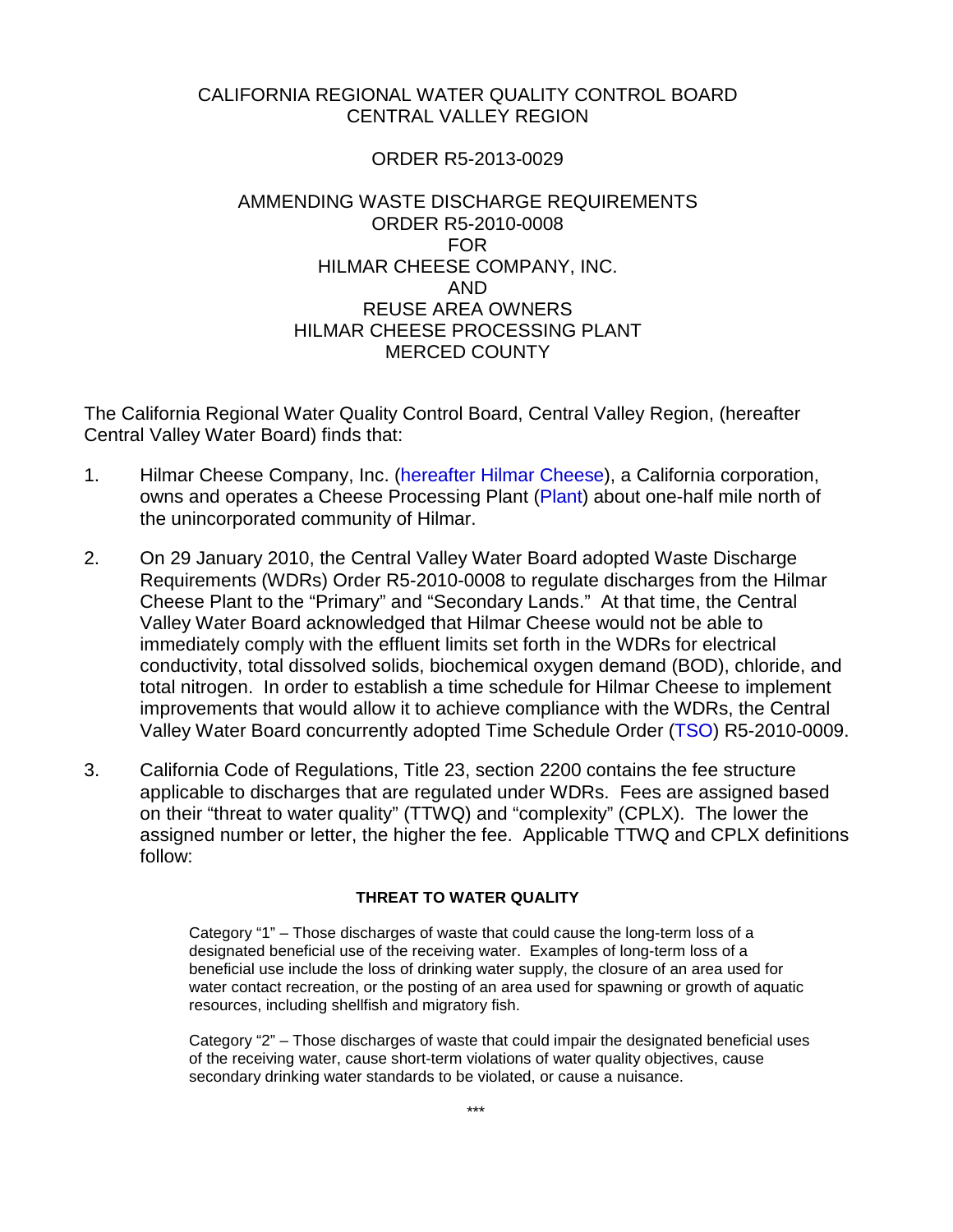ORDER R5-2013-0029 -2- AMMENDING WASTE DISCHARGE REQUIREMENTS ORDER R5-2010-0008 HILMAR CHEESE COMPANY, INC. AND REUSE AREA OWNERS HILMAR CHEESE PROCESSING PLANT MERCED COUNTY

#### **COMPLEXITY**

\*\*\*

Category "A" – Any discharge of toxic wastes; any small volume discharge containing toxic waste; any facility having numerous discharge points and groundwater monitoring; or any Class 1 waste management unit.

- 4. Though "TTWQ/CPLX" determinations ultimately lie in the hands of the State Water Board's Fee Unit, the Central Valley Water Board makes findings with respect to a discharge's threat and complexity to assist the State Water Board in making these determinations. Finding 74 of WDRs Order R5-2010-0008 states that the Central Valley Water Board considers the threat and complexity of Hilmar Cheese's discharge to fall under the 1-A category, due to the fact that discharges of high-strength, partially-treated wastewater to the Primary Lands had caused, and could continue to cause, groundwater degradation and/or pollution with respect to salts, iron, and manganese. The annual fee that Hilmar Cheese currently pays under the 1-A category is \$72,565 plus a 9.5% surcharge (\$6,894), resulting in a total fee of \$79,459 per year.
- 5. By letter dated 16 January 2013, Hilmar Cheese has requested that the TTWQ be changed from a "1" to a "2." Hilmar Cheese has made this request because it has implemented extensive treatment that now allows the Plant's effluent to be reused to irrigate local crops, and because the high-strength, partially-treated wastewater is no longer discharged to the Primary Lands. The letter states that the Plant's effluent quality generally meets or exceeds the quality of the underlying groundwater, and therefore the discharge no longer poses a threat to the designated beneficial uses of the underlying groundwater.
- 6. Central Valley Water Board rescinded TSO R5-2010-0009 on 30 March 2012 because Hilmar Cheese is now implementing extensive treatment to reduce the BOD and salinity in its discharge. Self-monitoring reports indicate that the effluent complies with the limits in WDRs Order R5-2010-0008. Legacy groundwater issues at the Primary Lands continue to be addressed through Cleanup and Abatement Order 2004-0722.
- 7. Given the information described in Findings 5 and 6, it is unlikely that the current discharge authorized by WDRs Order R5-2010-0008 will cause the long-term loss of a designated beneficial use of groundwater. Therefore, it is appropriate to reclassify the TTWQ for the discharge to a "2." The resulting current annual fee would be \$16,518 plus 9.5% surcharge (\$1,569) for a total fee of \$18,087 per year.